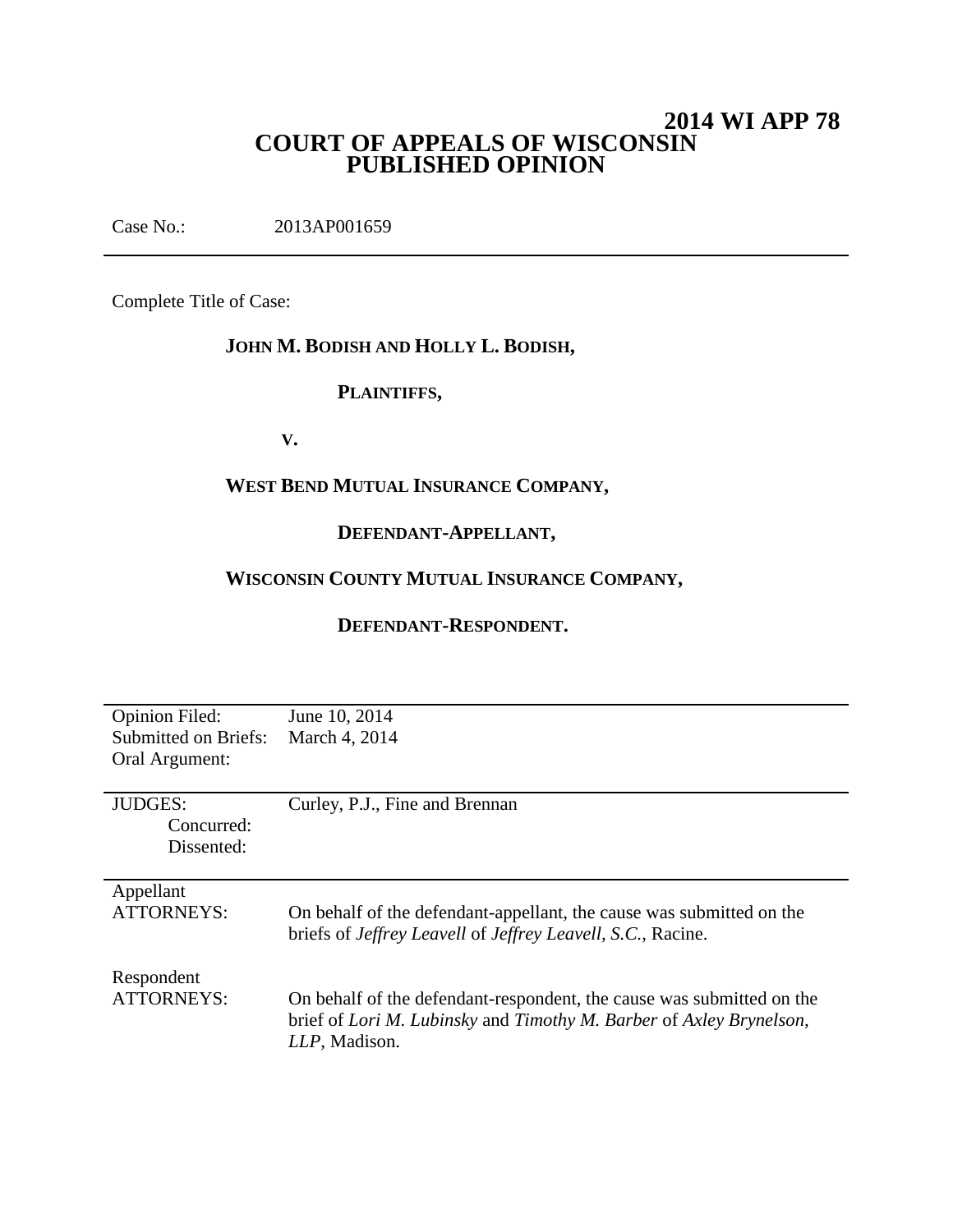#### 2014 WI APP 78

# **COURT OF APPEALS DECISION DATED AND FILED**

#### **June 10, 2014**

**Diane M. Fremgen Clerk of Court of Appeals**

#### **NOTICE**

**This opinion is subject to further editing. If published, the official version will appear in the bound volume of the Official Reports.** 

**A party may file with the Supreme Court a petition to review an adverse decision by the Court of Appeals.** *See* **WIS. STAT. § 808.10 and RULE 809.62.** 

# **Appeal No. 2013AP1659 Cir. Ct. No. 2011CV003397**

#### **STATE OF WISCONSIN IN COURT OF APPEALS**

**JOHN M. BODISH AND HOLLY L. BODISH,**

**PLAINTIFFS,**

**V.**

**WEST BEND MUTUAL INSURANCE COMPANY,**

**DEFENDANT-APPELLANT,**

**WISCONSIN COUNTY MUTUAL INSURANCE COMPANY,**

**DEFENDANT-RESPONDENT.**

APPEAL from an order of the circuit court for Milwaukee County: CHRISTOPHER R. FOLEY, Judge. *Affirmed.*

Before Curley, P.J., Fine and Brennan, JJ.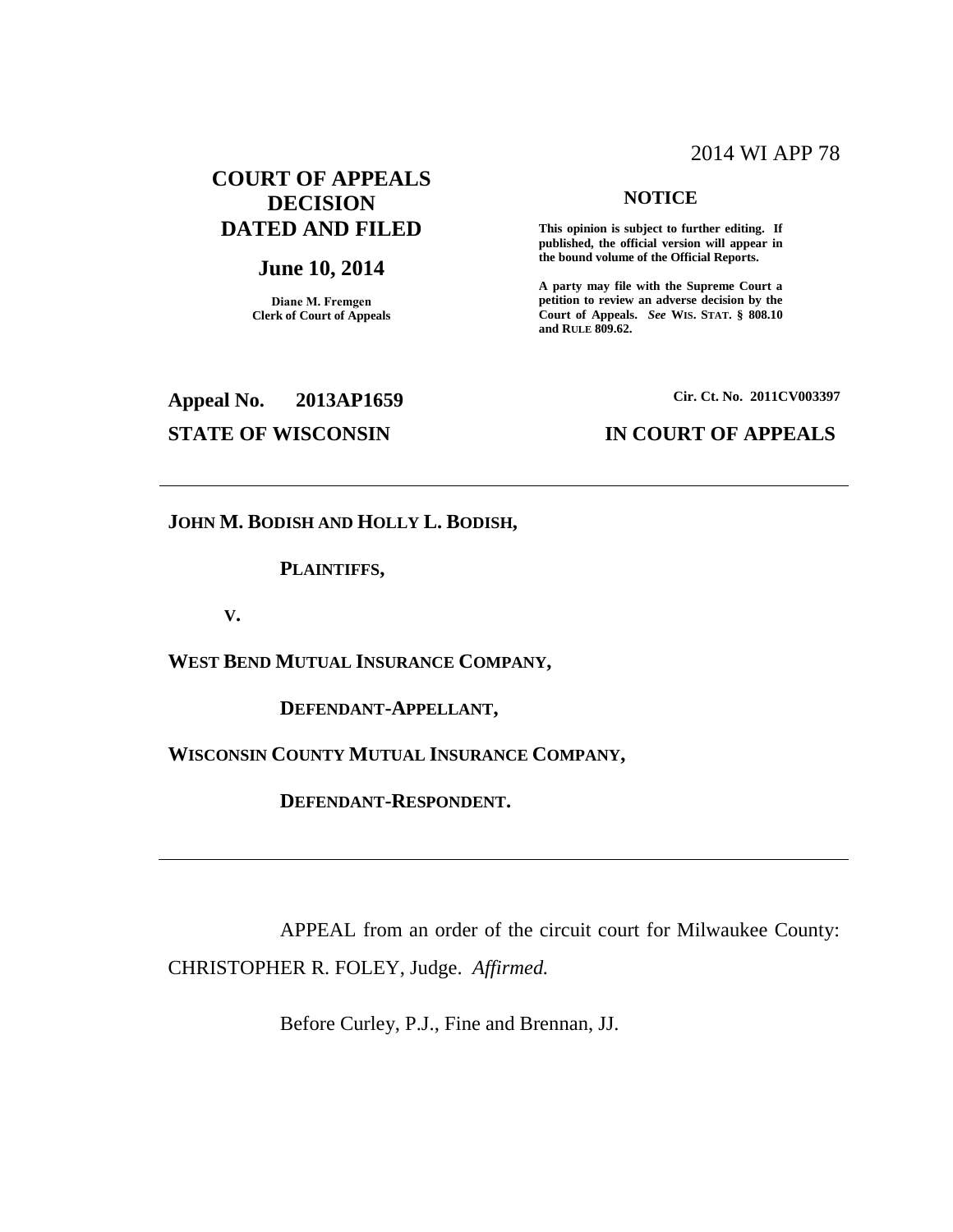¶1 BRENNAN, J. This case asks us to decide whether WIS. STAT.  $§ 632.32(6)(d)$   $(2009-10)^1$  requires Wisconsin County Mutual Insurance Corporation ("County Mutual") to "stack" the underinsured motorist coverage ("UIM") in the Public Entity Liability Insurance Policy ("the Policy") it issued to Milwaukee County, by multiplying the UIM limit in the liability policy by the number of vehicles in Milwaukee County's fleet. The parties agree that multiplying the UIM coverage in the Policy would leave County Mutual liable for up to \$42 million in UIM coverage. Because the Policy did not include a separate premium attributable to each vehicle in Milwaukee County's fleet, we conclude that the UIM coverage in the Policy is not subject to stacking and affirm.

#### **BACKGROUND**

¶2 John M. Bodish was employed as a Milwaukee County Deputy Sherriff and was injured in an automobile accident while driving a vehicle owned by Milwaukee County. The other driver in the accident was insured by Progressive Casualty Insurance Company ("Progressive"). Bodish had two personal vehicles insured by West Bend Mutual Insurance Company ("West Bend"). Bodish's policy with West Bend provided \$500,000 in UIM benefits for each insured vehicle. County Mutual insured Milwaukee County under the Public Entity Liability Insurance Policy with UIM limits of \$100,000 per person and \$300,000 per occurrence.

<sup>&</sup>lt;sup>1</sup> All references to the Wisconsin Statutes are to the 2009-10 version unless otherwise noted.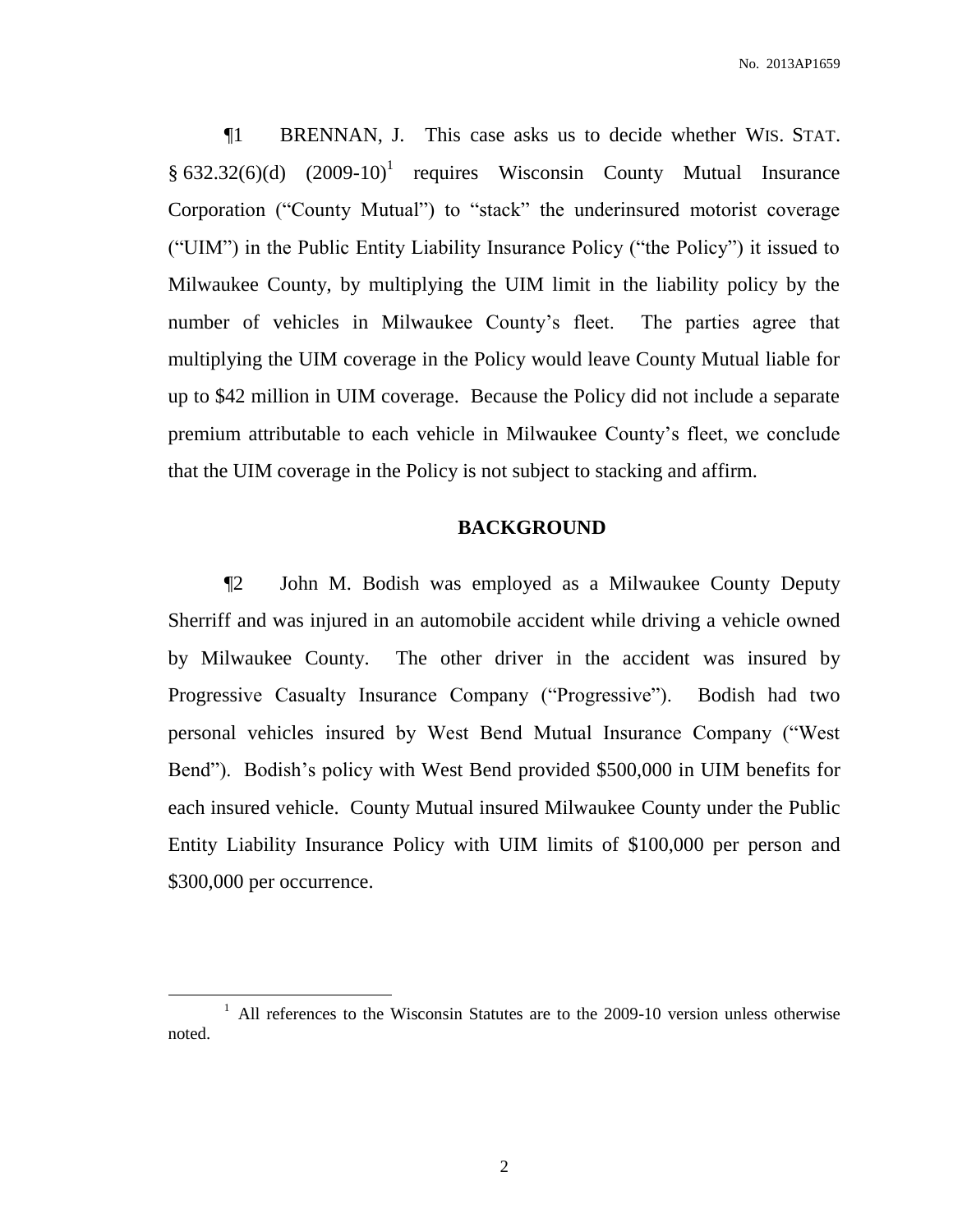¶3 Bodish sued Progressive, West Bend, and County Mutual. Progressive paid its \$50,000 liability limit, but these funds were insufficient to compensate Bodish for his injuries. County Mutual paid Bodish its \$100,000 UIM limit and was dismissed. West Bend settled with Bodish for an unspecified amount and took an assignment of rights against County Mutual. West Bend is seeking to recover the cost of its settlement with Bodish by claiming that WIS. STAT. § 632.32(6)(d) requires County Mutual to "stack" the UIM coverage in the Policy by multiplying the UIM limit by the number of vehicles in Milwaukee County's fleet. Doing so would put County Mutual on the hook for up to \$42 million in coverage, rather than the \$100,000 limit it already paid.

¶4 Before the circuit court, County Mutual moved for declaratory/summary judgment to confirm that the maximum extent of its liability was the \$100,000 UIM limit stated on the declarations page of the Policy. The circuit court agreed, finding that County Mutual's Policy was not subject to stacking and that County Mutual's total liability was the \$100,000 per person UIM limit.

¶5 The circuit court first determined that no employee of Milwaukee County could read the Policy and reasonably believe that it provided \$42 million in UIM benefits:

> I have to say that I don't think Mr. Bodish, I don't think any employee of Milwaukee County when they're driving a County-owned vehicle has had any reasonable expectation that if they get hurt that they have forty-two million dollars worth of coverage that they can stack, separate coverage. And it's my determination that there isn't separate coverage for each Milwaukee Countyown[ed] vehicle.

> But they can stack that nonexistent separate coverage for each vehicle that Milwaukee County owns to satisfy the damages that they have incurred when they are

> > 3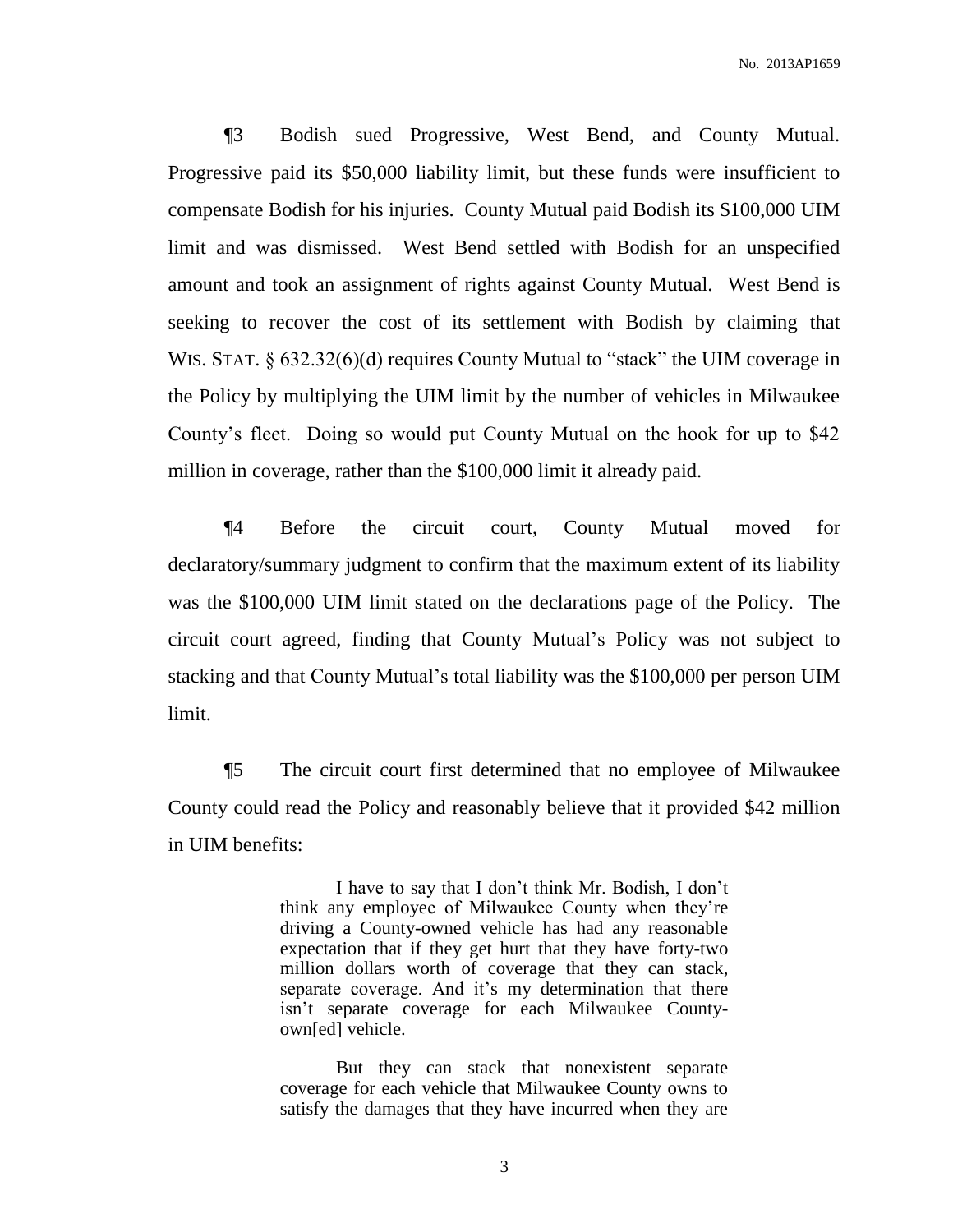driving as an insured a Milwaukee County vehicle in the course of their employment and they're hurt. I just -- I don't think any Milwaukee County employee objectively or subjectively could possibly have that expectation.

¶6 Next, the circuit court ruled that regardless of the expectations of an insured, County Mutual's Policy did not allow stacking because there are no separate coverages to stack and because the County paid a single premium for the Policy:

> But that aside, it's my conclusion that Mr. Bodish and derivatively Mrs. Bodish, and that derivatively I'm using that in a somewhat limited fashion, are insured only as to the one vehicle and only as to the one policy with an enforceable UIM limit of liability of one hundred thousand, three hundred thousand.

> There is one policy. It is paid for with one premium to provide coverage as to all vehicles owned by the County. They aren't setout separately. There is no suggestion in the policy that there's separate UIM coverage for each vehicle attending each vehicle at all times.

> UIM coverage runs to the employee because they're insured. There aren't multiple coverages. There aren't multiple limits applicable to the Bodishes that are available to them to stack.

> Since there are no multiple coverages to stack the antistacking prohibitions of [WIS. STAT.] § 632.32, that existed at that time can't apply[.]

¶7 The circuit court entered a written order declaring that County Mutual's total liability under the Policy was the \$100,000 per person UIM limit. Upon receiving proof that County Mutual paid the Policy limit, the circuit court entered a final order dismissing County Mutual. West Bend appeals.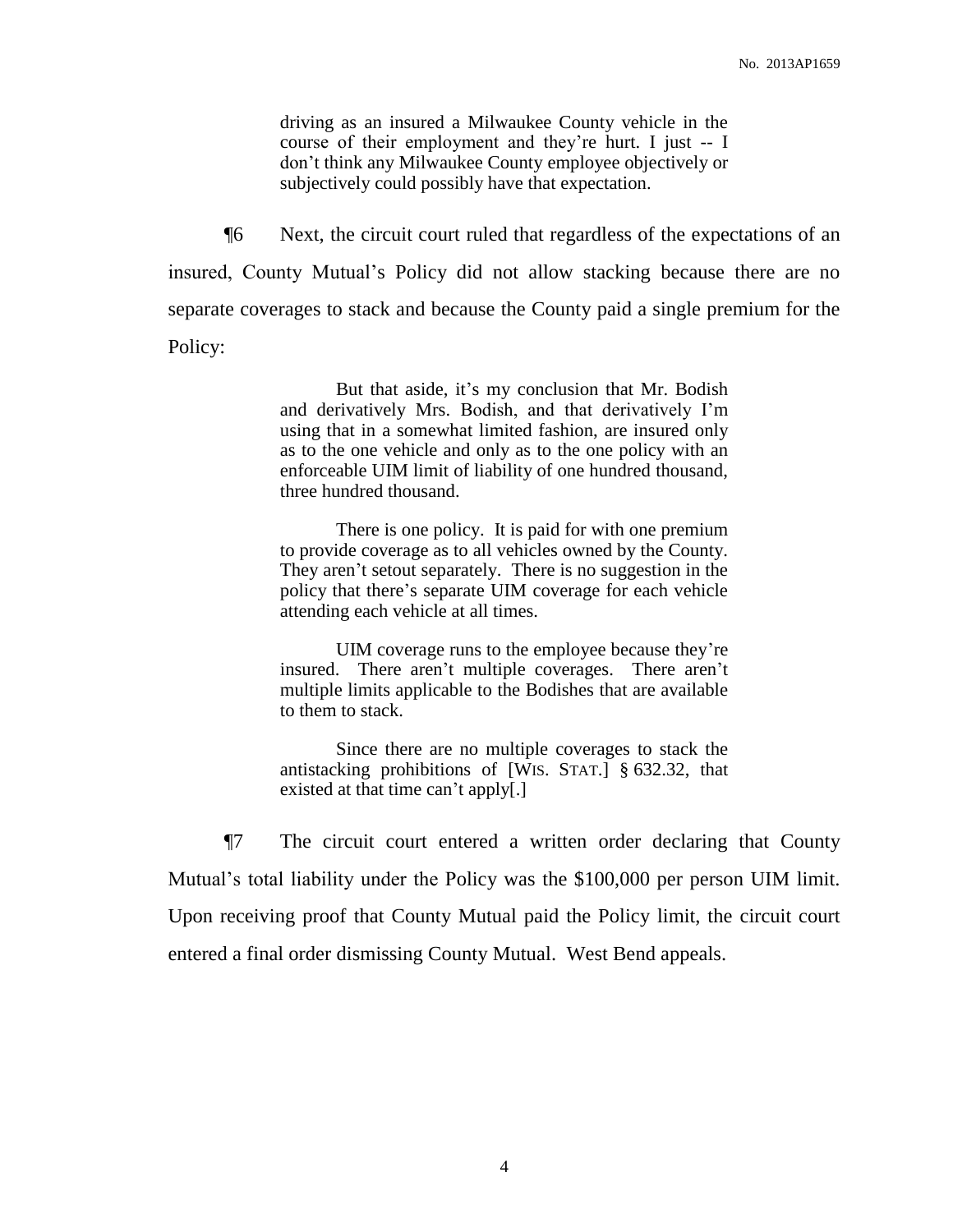#### **DISCUSSION**

**The West Bend argues that, subject to WIS. STAT.**  $\S 632.32(6)(d)$ ,<sup>2</sup> Bodish must be permitted to stack the Policy's \$100,000 UIM limit by multiplying that limit by the number of vehicles owned by Milwaukee County. Because the Policy did not contain separate premiums attributable to each vehicle in Milwaukee County's fleet, we conclude that County Mutual fulfilled its obligations under the Policy when it paid Bodish the \$100,000 UIM policy limit and did not violate  $\S$  632.32(6)(d)'s stacking requirements.

¶9 The circuit court denied West Bend's argument on motion for summary judgment. We review a motion for summary judgment *de novo*, using the same methodology as the circuit court. *Green Spring Farms v. Kersten*, 136 Wis. 2d 304, 314-16, 401 N.W.2d 816 (1987). "A party is entitled to summary judgment when there are no genuine issues of material fact and that party is entitled to judgment as a matter of law." *Palisades Collection LLC v. Kalal*, 2010 WI App 38, ¶9, 324 Wis. 2d 180, 781 N.W.2d 503; WIS. STAT. § 802.08(2) (2011-12).

<sup>&</sup>lt;sup>2</sup> WISCONSIN STAT.  $\S$  632.32(6)(d) states:

No policy may provide that, regardless of the number of policies involved, vehicles involved, persons covered, claims made, vehicles or premiums shown on the policy, or premiums paid, the limits for any uninsured motorist coverage or underinsured motorist coverage under the policy may not be added to the limits for similar coverage applying to other motor vehicles to determine the limit of insurance coverage available for bodily injury or death suffered by a person in any one accident, except that a policy may limit the number of motor vehicles for which the limits for coverage may be added to 3 vehicles.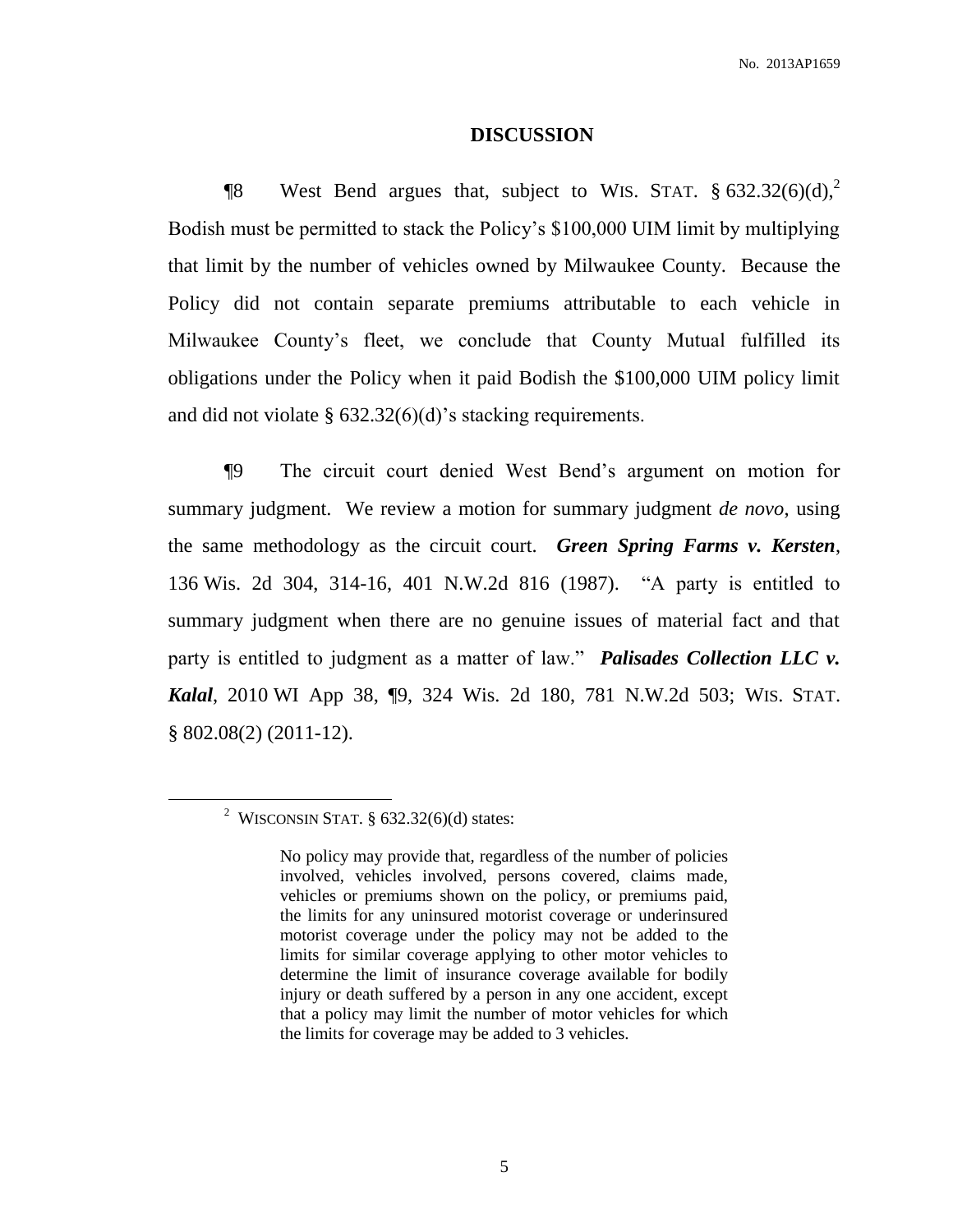¶10 The issue raised by West Bend requires us to interpret the Public Entity Liability Policy issued by County Mutual to Milwaukee County and WIS. STAT. § 632.32(6)(d). "Our goal in interpreting an insurance policy, like our goal in interpreting any contract, is to ascertain and carry out the parties' intentions. To that end, we interpret policy language according to its plain and ordinary meaning as understood by a reasonable person in the position of the insured." *Hirschhorn v. Auto–Owners Ins. Co.*, 2012 WI 20, ¶22, 338 Wis. 2d 761, 809 N.W.2d 529 (internal citations omitted). The interpretation of § 632.32(6)(d) presents an issue of law subject to *de novo* review. *Barry v. Employers Mut. Cas. Co.*, 2001 WI 100, ¶17, 245 Wis. 2d 560, 630 N.W.2d 517.

 $\P$ 11 WISCONSIN STAT. § 632.32(6)(d), which was in effect at the time of Bodish's accident, "require[d] insurers to allow stacking of underinsured motorist coverage limits, but it permit[ted] them to restrict stacking to the coverage limits for three vehicles." 3 *See Westra v. State Farm Mut. Auto. Ins. Co.*, 2013 WI App 93, ¶¶2, 12, 349 Wis. 2d 409, 835 N.W.2d 280. There are two types of stacking: inter-policy stacking and intra-policy stacking. *Id.*, ¶14. "Inter-policy stacking refers to the stacking of coverage under separate insurance policies covering different vehicles, regardless of whether the policies were issued by the same insurer. Intra-policy [stacking] refers to the stacking of coverage under a single policy that covers multiple vehicles, *with a separate premium attributable to each vehicle*." *Id.* (citations omitted; emphasis added).

<sup>&</sup>lt;sup>3</sup> WISCONSIN STAT. § 632.32(6)(d), prohibiting anti-stacking provisions in automobile insurance policies, was in effect from November 2009 until November 2011. *Westra v. State Farm Mut. Ins. Co.*, 2013 WI App 93, ¶2, 349 Wis. 2d 409, 835 N.W.2d 280.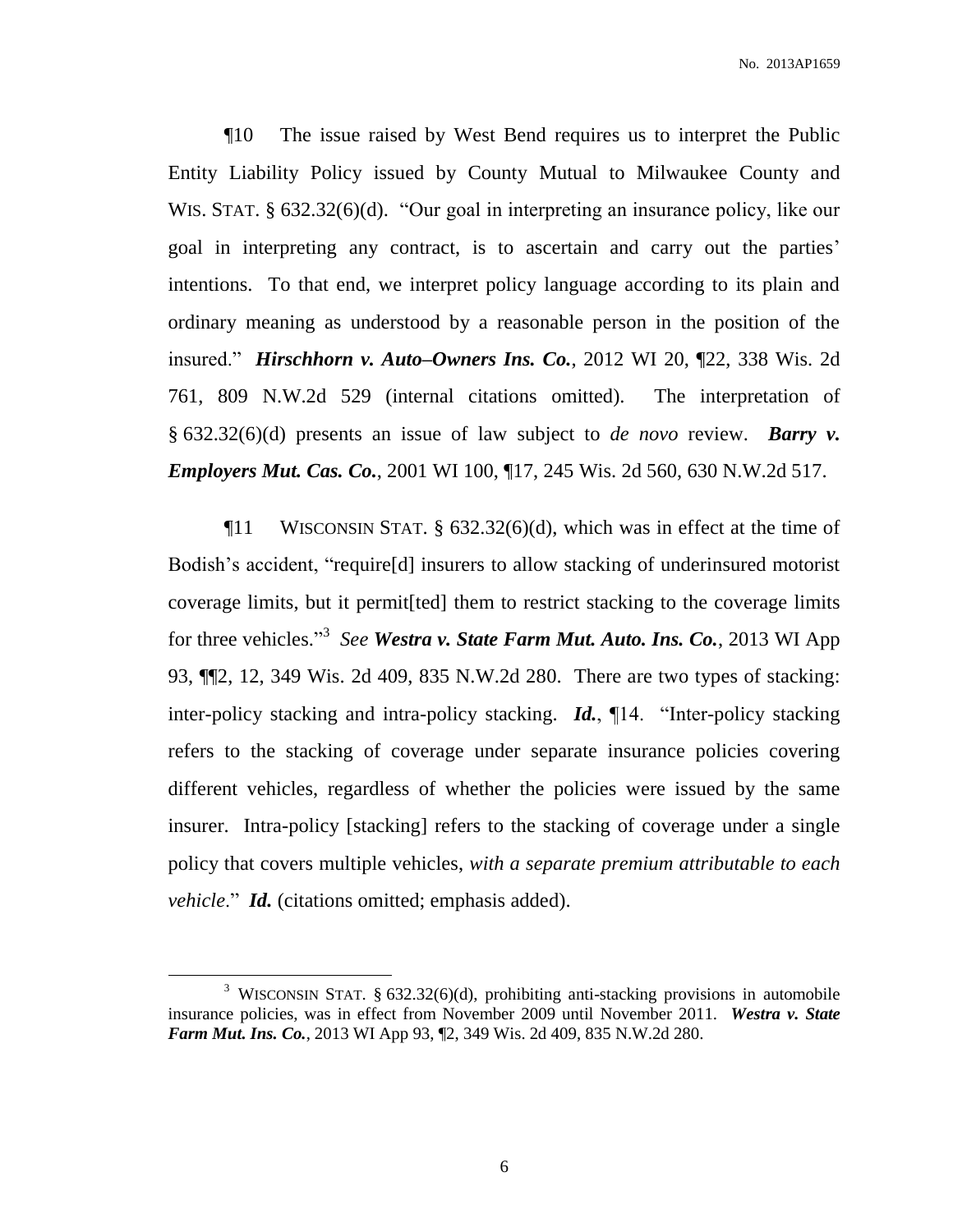¶12 West Bend only asserts that intra-policy stacking is applicable in this case, but it has not shown that Milwaukee County paid "a separate premium attributable to each vehicle" in its fleet. *See id.* And the circuit court explicitly found that only one premium was paid under the Policy, stating: "There is one policy. It is paid for with one premium to provide coverage as to all vehicles owned by the County. They aren't setout separately." The circuit court's finding is amply supported by uncontested evidence in the record.

¶13 First, the declarations page of the Policy lists a single net premium that Milwaukee County is required to pay. Second, Karen Flynn, the Vice President of Aegis Corporation, the company that acts as the general administrator for County Mutual, testified at her deposition that the number of vehicles owned, maintained, and/or operated by Milwaukee County has nothing to do with the calculation of its premium:

> Q So was the vehicle inventory ever used in any sense in the decision to underwrite and price the policy that you sold to Milwaukee County?

A Not the liability policy, no.

Q Was there another policy that it was used in to --

A No.

Q So this vehicle inventory was not used at all by Milwaukee County or by Wisconsin Mutual in its underwriting and pricing of the county's liability policy, correct?

A That's correct.

(Emphasis omitted.) Third, Flynn also testified that Milwaukee County's premium for the Policy did not increase between 2008 and 2010 even though Milwaukee County added underinsured and uninsured motorist insurance to the Policy. Because Milwaukee County paid only one premium in this case, and not

7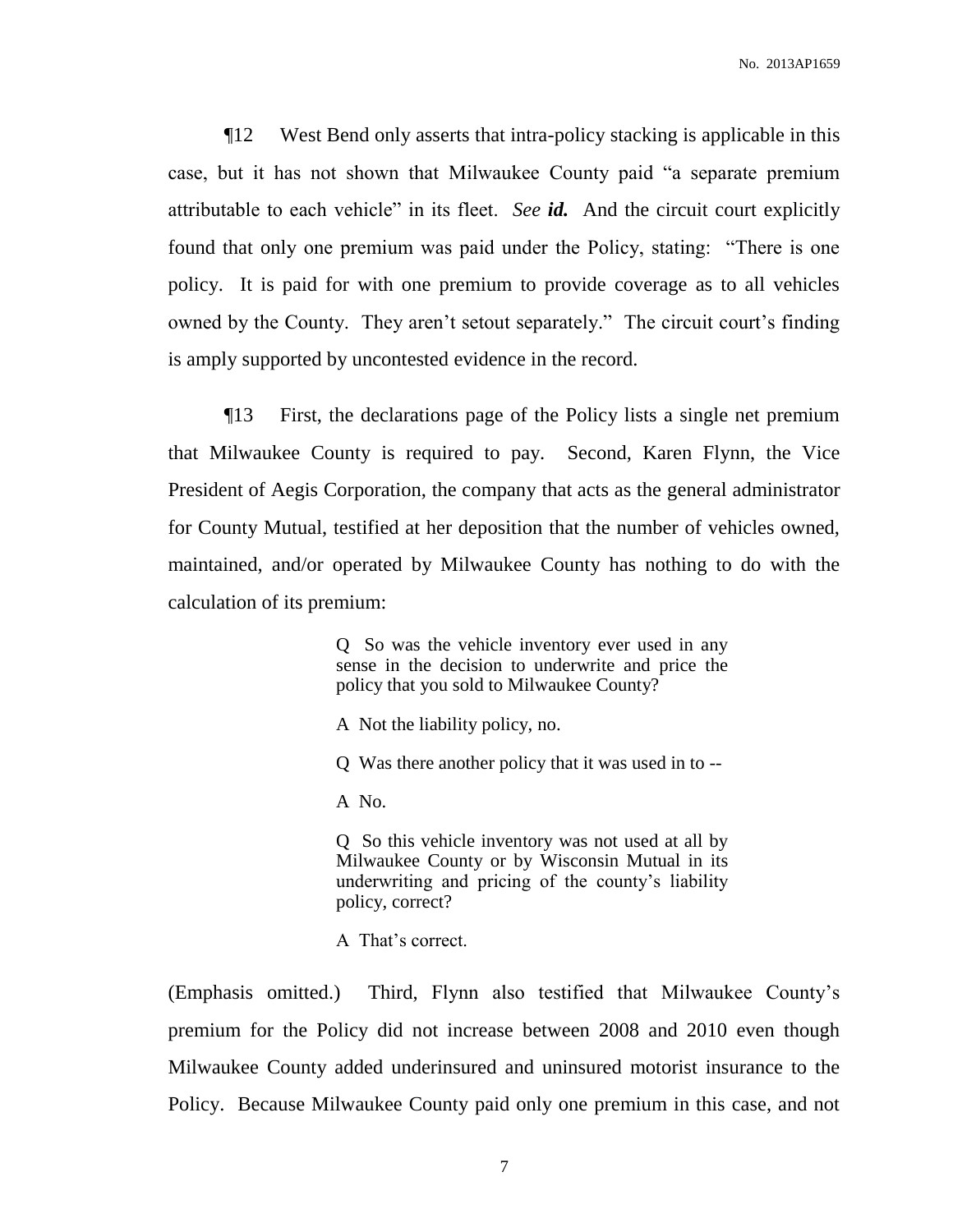separate premiums for each vehicle in its fleet, WIS. STAT.  $\S 632.32(6)(d)$  is inapplicable because there is no coverage to stack. *See Westra*, 349 Wis. 2d 409, ¶14 ("Intra-policy [stacking] refers to the stacking of coverage under a single policy that covers multiple vehicles, *with a separate premium attributable to each vehicle.*") (emphasis added).

¶14 West Bend disagrees and argues that: (1) intra-policy stacking is not dependent on separate premiums for each vehicle because the legislature broadened the common law definition of stacking when it passed WIS. STAT. § 632.32(6)(d); and (2) even if intra-policy stacking is dependent on separate premiums, stacking is applicable here because the single premium paid by Milwaukee County to County Mutual was dependent upon the number of vehicles in Milwaukee County's fleet. Both arguments are without merit.

¶15 First, we disagree with West Bend's argument that the 2009 amendments to WIS. STAT. § 632.32(6)(d) changed the common law definition of stacking. *See* 2009 Wis. Act 28, § 3168. Contrary to West Bend's assertion, we recognized in *Westra* that the common law definition of intra-policy stacking requiring "a separate premium attributable to each vehicle" in an insurance policy—was applicable to § 632.32(6)(d) as it existed between 2009 and 2011. *See Westra*, 349 Wis. 2d 409, ¶14. And West Bend cites to no case law in support of its argument that the legislature intended to change the common law definition of stacking.

¶16 Second, West Bend's argument that the Policy's premium was dependent upon the number of vehicles in Milwaukee County's fleet is belied by the record. West Bend argues that County Mutual calculated Milwaukee County's premium based on its actual operating expenditures, including the costs of service

8